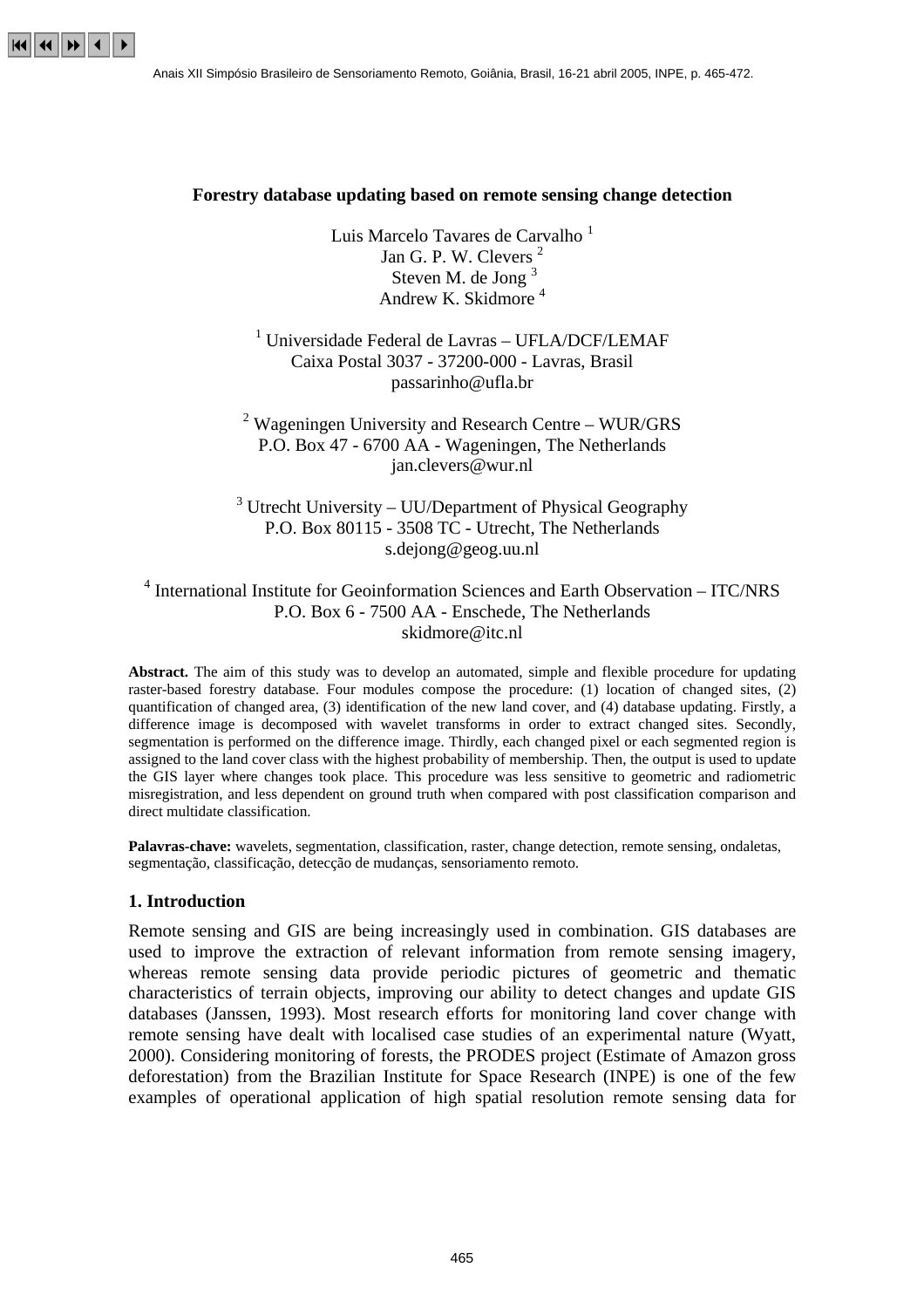change analysis over large geographical areas. It has been providing valuable estimates of deforestation since 1974. Until 2003, the methodology used by PRODES relied on manual delineation of deforested areas involving for each assessment approximately 50,000 manhours with a team of 70 remote sensing specialists supervised by 15 researchers (INPE, 2000). Such a framework would be inapplicable for complex fragmented landscapes, as in the case study presented in this paper, unless automation of some tasks is achieved. The Landsat Pathfinder project (deforestation in the humid tropics) is another relevant attempt to monitor land cover at large scales with high spatial resolution imagery, which gave strong evidence for the need of automated approaches as well (Townshend, 1997).

The aim of this study was to develop an automated, simple and flexible procedure for updating raster-based forestry databases.

## **2 Materials and methods**

The procedure uses as input two remotely sensed images acquired at different points in time, GIS layers representing the land cover types under investigation, and a set of groundtruth data for the present land cover pattern and for changed sites. The most recent image is used to update the GIS layers based on radiometric differences with the oldest image. This latter should have been acquired near the map production date to give a representative picture of the land cover pattern by that time.

Feature extraction is performed with the aid of multiresolution wavelet analysis and the so-called multiscale products (Sadler and Swami, 1999; Carvalho et al., 2001), where maxima points are extracted at changed sites. Multiscale products are calculated using only intermediate wavelet scales to filter out spurious effects of misregistration and to reduce the search space (Carvalho et al., 2001). Maxima points are located in the filtered multiscale product if the value of a pixel is greater than its eight immediate neighbours. In this study, the difference image was produced by subtracting images of different dates.

Segmentation of changed areas is performed with a simple region-growing algorithm, where neighbouring pixels of the detected maxima were sequentially evaluated by a decision rule until no more neighbours of the grown region meet the defined criterion. The decision threshold used was empirically extracted from groundtruth as 1.5 standard deviations from the mean value of the difference image. For example, if some neighbours of the pixel under consideration are greater than a threshold, they are stored sequentially in a temporary array. The first one is now turned into the pixel under consideration and its neighbours, greater than the threshold, are stored at the end of the same temporary array. This process iterates until the pixel under consideration has no neighbours greater than the threshold. Then, the next pixel in the temporary array is considered. The segmentation stops when the end of the temporary array is reached. Alternatively, the module may use adaptive thresholding with parametric or non-parametric rules applied to the spatial context surrounding each seed pixel (i.e., detected maximum) in single band or multispectral difference images.

The classification of changed areas may be performed according to any desired decision rule (e.g., maximum likelihood, minimum distance, neural networks, decision trees etc) or even by an unsupervised procedure. If classification is unsupervised, the output clusters will have no label. In the supervised case, groundtruth for land cover classes of the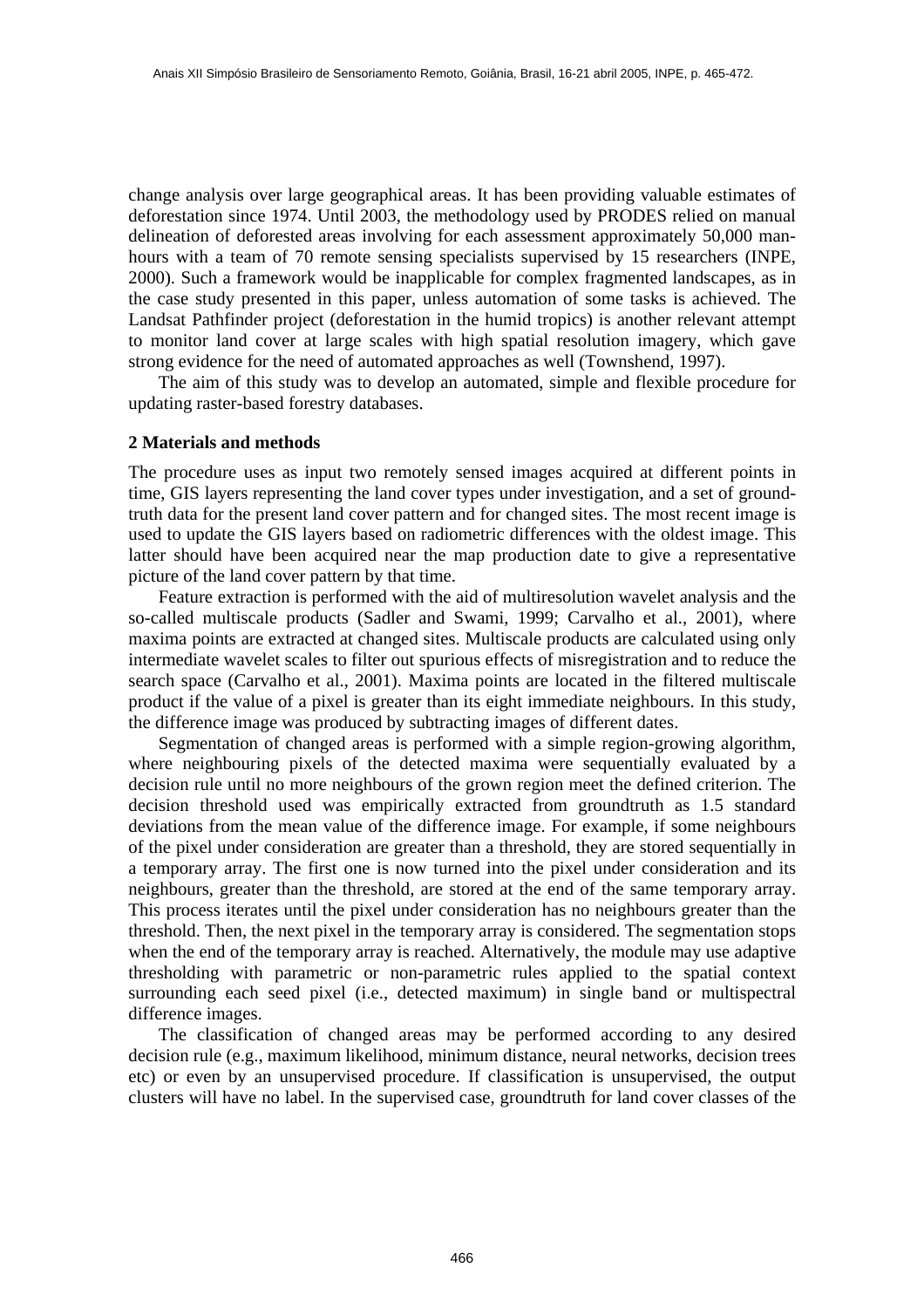most recent image must exist with which to compare the segmented areas. The comparison might be performed pixel-by-pixel or assuming homogeneity within the segmented regions. In the first case, each pixel is assigned to the class that has the largest probability of membership. The second case can be viewed as an object-oriented approach, where each segmented area is considered a single object, which is assigned to the class that has the largest probability of membership. The output of this module is a thematic change layer where pixels that did not change are zero-valued. For this study a supervised scheme with maximum likelihood decision rules was used in a pixel-by-pixel base.

Updating is straightforward with two simple conditional statements. (1) If a given location (i.e., pixel) in the change layer and in the GIS input layer are different from zero, then the land cover at this position has changed and the corresponding pixel in the GIS layer is assigned a value of zero. (2) If the changed pixel belongs to the land cover class represented by the input GIS layer, then a value of one is assigned to that location in the GIS layer under consideration. In this way, an updated binary mask representing the new land cover configuration is generated for each input GIS layer.

Two other methods for change detection and identification were applied in this study: post classification comparison and direct multidate classification using artificial neural networks. The post classification comparison was chosen because it is the most popular in an operational context and a standard reference in change detection studies, whereas the neural network approach was chosen because it has been regarded as a promising tool for various automated tasks concerning geoinformation processing.

The post classification approach consists of comparing the properly coded results of two separate classifications. Normally, the map from time t1 is compared with the map produced at time t2, and a complete matrix of categorical changes is obtained.

Neural network based change detection follows the same principles of traditional image classification, but includes the land cover classes of both times. The direct multidate classification procedure proposed and described in Dai and Khorran (1999) for change detection was implemented in the present study. The authors used the MLP neural network model to classify a single data set composed by 12 Landsat TM bands, six from time t1 and six from time t2. Slightly different from the procedure used by Dai and Khorran (1999), our architectural settings were defined as follows: a four-layer fully interconnected network with back-propagation learning algorithm was used. The network had six nodes in the input layer because only three image bands were available for each date. The output layer had one node for each of the 16 change classes (i.e., direct output encoding) and the two intermediate (hidden) layers had 6 nodes each. The selected activation method was the sigmoid function with a fixed learning rate set to 0.001 and learning momentum set to 0.00005.

The case study comprised subsets of 187 x 250 pixels of co-registered Landsat TM images (path 218, row 75) from October 1984 and August 1999 (**Figure 1**), for which detailed ground truth was available. Two raster layers from a GIS database concerning semi-natural areas of forest and rocky-fields were used as the subjects to be updated (**Figure 2**). Note that illumination and phenological conditions are distinct within the imagery set. The image from 1999 has more relief shadows and the overall reflectance of vegetated areas in 1984 is notably higher. Yet, no attempt was made to correct these differences, as the proposed method is less sensitive to them (Carvalho et al., 2001). It is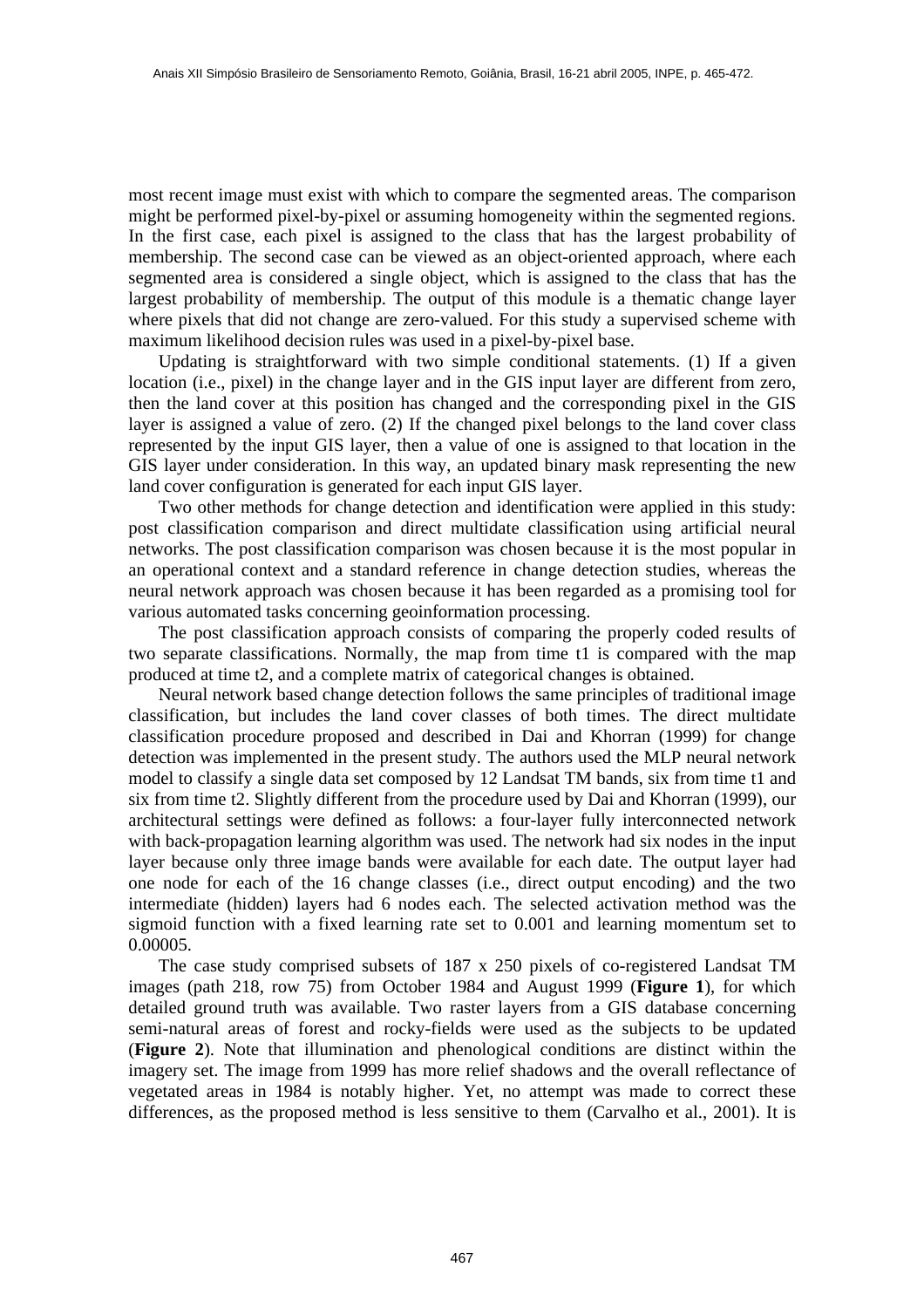important to mention that the proposed method is also considered to be less dependent on accurate image registration (Carvalho et al., 2001). Thus, only five ground control points (GCPs) were used to register a large image of 6500 x 4000 pixels, which was subset afterwards for this study. The root mean square error was 0.64 pixel, but visually evaluated displacements ranged from one to three pixels. TM band 3 was input to the search and segmentation modules whereas bands 3, 4 and 5 to the classification module.



**Figure 1.** Images used in this study.



**Figure 2.** GIS database to be updated.

Ancillary data comprised a complete orthophoto mosaic (1:10,000) from 1984, smallformat aerial photos, and GPS measurements on the ground acquired during field campaigns in 1999. Orthophotos were used during field surveys to locate ground-truth samples. Thirty sample pixels of forest, rocky-field, grass land and rock exploitation sites were used to train the classifiers. In the neural network approach, training samples included all possible combinations of changes, whereas the other two approaches required only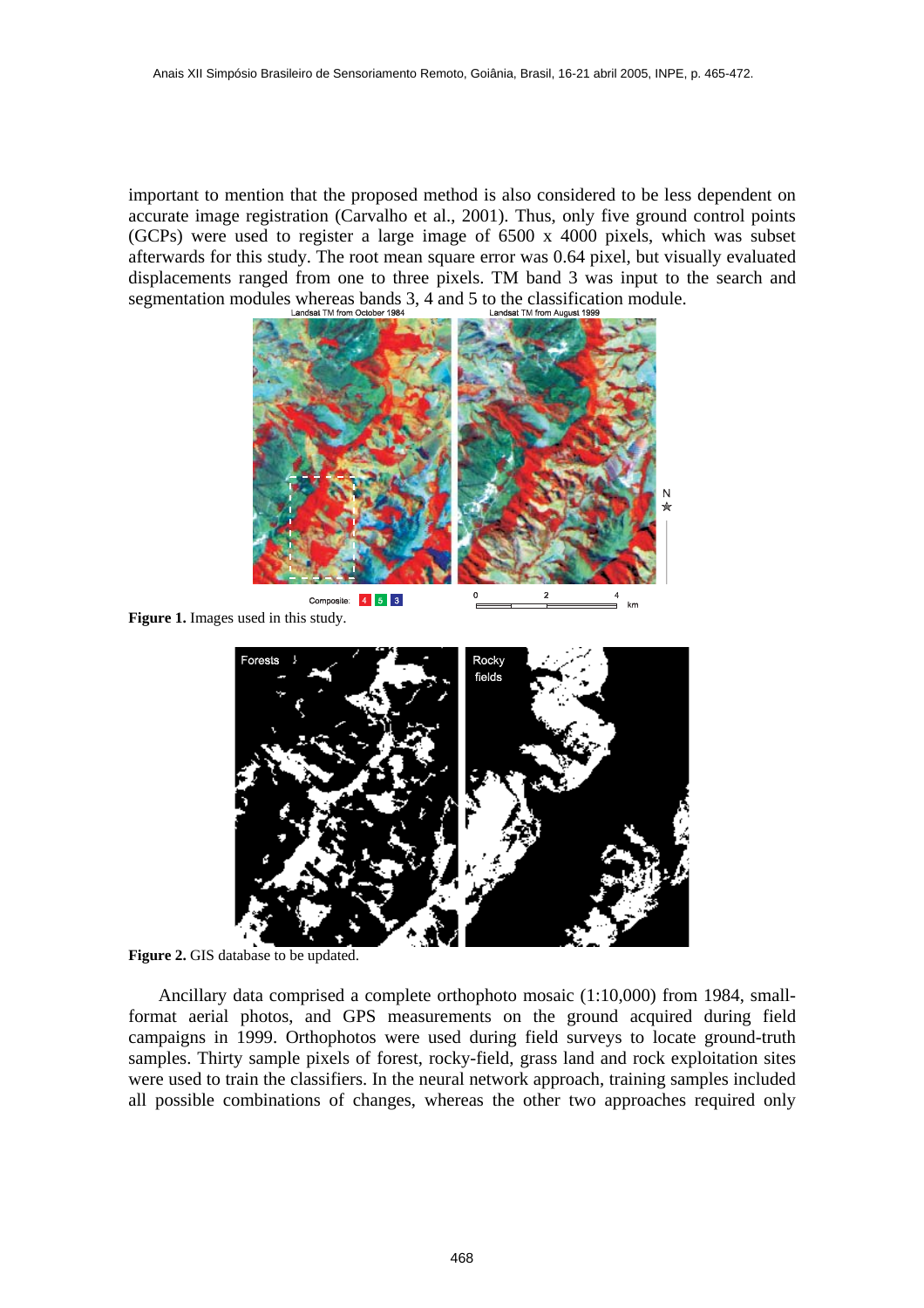samples representing the four land cover classes occurring in the area. For accuracy assessment, deforestation and new rock exploitation sites were identified within a random set of 200 forest pixels and 200 rocky-field pixels. The change maps obtained with the proposed procedure, post-classification comparison, and neural networks were organised in contingency tables from which standard per pixel error estimates were extracted.

## **3. Results and discussion**

**Figure 3 (a)** and **(b)** illustrate the local maxima (arrows) found in the multiscale product image. They correspond to sites where land cover has changed in the GIS layers under consideration. The multiscale product image presented in **Figure 3(a)** and **(b)** is almost flat everywhere except for changed sites facilitating their automatic location. The detected maxima are then located in the data set that will be subject to the region growing algorithm, which, in the this case, corresponds to a single band difference image (**Figure 3c**). The regions segmented with the region growing algorithm are illustrated in **Figure 3 (d)**. Pixels surrounding the detected maxima were considered to have changed and included in the region if they exceeded the threshold value. The threshold value was empirically determined because enough groundtruth data were available. Yet, this threshold might be automatically defined by considering the standard deviation of immediate neighbours of all detected maxima and by applying statistical significance tests. Finally, **Figure 3 (e)** shows the segmented regions classified on a pixel-by-pixel basis. These results were then used to update the GIS layer representing forest areas.



**Figure 3.** Sequence of the results produced by the first three modules of the procedure proposed in this work. Identification of maxima points (a and b), output from search module (c), output from segmentation module (d), and output from classification module (e).

**Tables 1**, **2**, and **3** show the calculated change detection accuracy for the method proposed in this paper, the neural network-based change detection, and for the classification comparison method, respectively. Although not significantly different  $(z = 0.1992)$  (Cohen, 1960), artificial neural networks performed slightly better than our approach. On the other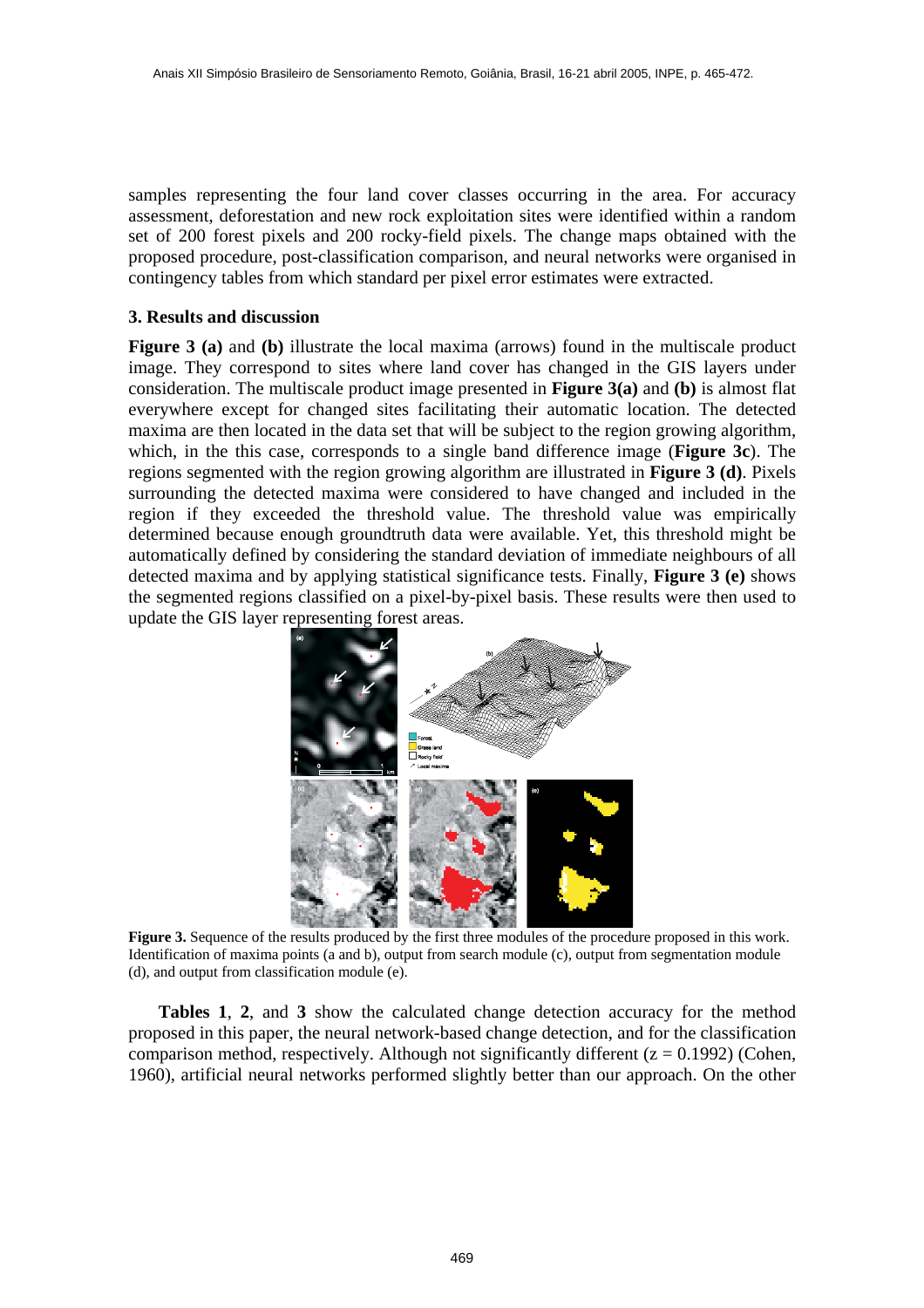hand, post classification comparison results were far worse than the other approaches, confirming the expected error propagation of separate classifications.

Table 1. Confusion matrix of the results produced by the method proposed in this work.

|                                       | Ground truth (pixels)        |       |          |        |        |  |
|---------------------------------------|------------------------------|-------|----------|--------|--------|--|
|                                       | Rock exploitation            |       | Rocky    |        |        |  |
| Mapped class                          |                              | Grass | field    | Forest | Totals |  |
| Rock exploitation                     | 14                           |       | $\theta$ | O      | 14     |  |
| Grass                                 |                              |       | 0        |        | 25     |  |
| Rocky field                           |                              |       | 181      |        | 187    |  |
| Forest                                |                              |       | $\theta$ | 170    | 174    |  |
| Totals                                | 19                           | 26    | 181      | 174    | 400    |  |
| Overall Accuracy = $96.5\%$ (386/400) | Kappa Coefficient $= 0.9410$ |       |          |        |        |  |

**Table 2.** Confusion matrix of the results produced by the neural network-based change detection.

|                          | Ground truth (pixels) |                                                         |       |        |        |  |
|--------------------------|-----------------------|---------------------------------------------------------|-------|--------|--------|--|
|                          | Rock exploitation     |                                                         | Rocky |        |        |  |
| Mapped class             |                       | Grass                                                   | field | Forest | Totals |  |
| Rock exploitation        | 15                    |                                                         | O     | 0      | 15     |  |
| Grass                    |                       |                                                         | 0     |        | 25     |  |
| Rocky field              |                       |                                                         | 181   |        | 186    |  |
| Forest                   |                       |                                                         | 0     | 170    | 175    |  |
| Totals                   | 19                    | 26                                                      | 181   | 174    | 400    |  |
| $\bigcap$ 11 A $\bigcap$ | $OC$ $750/7007/100$   | $\mathbf{r}$ $\alpha$ $\alpha$ $\beta$ $\alpha$ $\beta$ |       |        |        |  |

Overall Accuracy =  $96.75\%$  (387/400) Kappa Coefficient = 0.9452

**Table 3.** Confusion matrix of the results produced by the post classification comparison method.

|                   | Ground truth (pixels) |       |       |        |        |  |
|-------------------|-----------------------|-------|-------|--------|--------|--|
|                   | Rock exploitation     |       | Rocky |        |        |  |
| Mapped class      |                       | Grass | field | Forest | Totals |  |
| Rock exploitation | 15                    |       |       |        |        |  |
| Grass             |                       | 21    | 16    |        | 44     |  |
| Rocky field       | 4                     |       | 142   | 8      | 156    |  |
| Forest            |                       |       | 22    | 158    | 183    |  |
| Totals            | 19                    | 26    | 181   | 174    | 400    |  |

Overall Accuracy =  $84.0\%$  (336/400) Kappa Coefficient =  $0.7400$ 

Field surveys revealed that changed patches were converted to only one new cover type. Forest areas were replaced by grassland and rocky-field areas by rock exploitation. Thus, the results provided by our approach might be further improved if an object-oriented approach is used. Each segmented region would then be treated as a single entity and assigned to a unique class. This would reduce the problem of speckled misclassification, which was not well represented in the test samples but visually detected as a considerable problem in changes from rocky-field to rock exploitation areas, mainly at the edges of the segmented objects. On the other hand, classification of deforested areas was well described by the confusion matrix, since visual evaluation showed just a few misclassifications.

**Figure 4** shows the change maps produced by each method evaluated in this study to update the GIS layer representing forest cover. Note the strong effect of geometric misregistration represented by many small and linear change patterns depicted with post classification comparison (**Figure 4c**) and the neural network-based change detection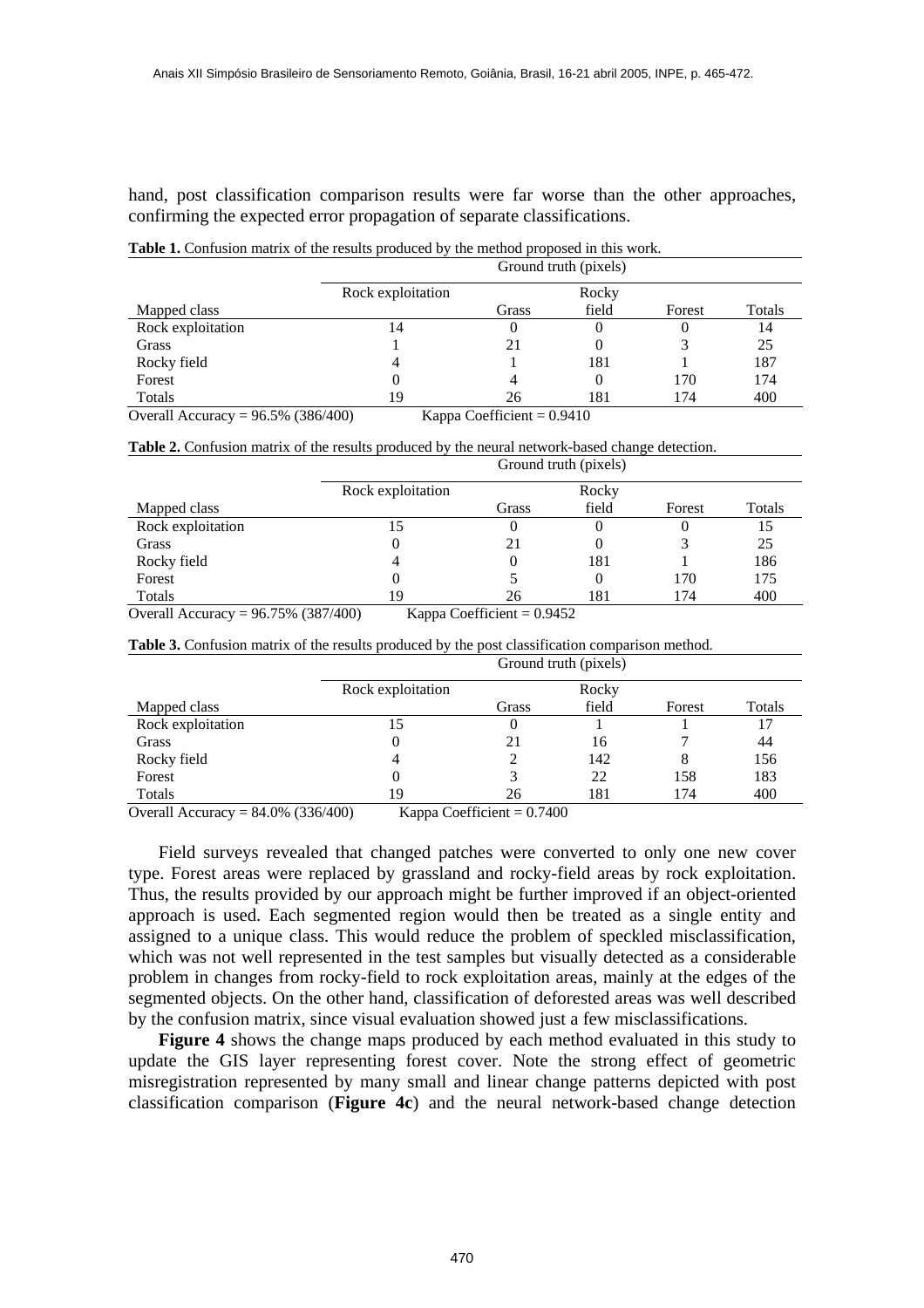(**Figure 4b**). The method proposed here (**Figure 4a**) was more effective in depicting important changes.



**Figure 4.** Change maps produced with our compound procedure (a), with artificial neural networks (b), and with post classification comparison (c).

The techniques currently available for detecting changes on remotely sensed data are dependent on accurate radiometric and geometric rectification (Dai and Khorram, 1998, Schott et al., 1988), which are difficult tasks in most situations (e.g. poor quality of old sensors). The method proposed here detected changes using TM band 3, which is the one most influenced by atmospheric effects within the available set (i.e., bands 3, 4 and 5). Temporal images were acquired in different seasons of the year and were considerably misregistered. Even so, the procedure performed well and was insensitive to these problems. The methodology developed in an earlier work (Carvalho et al., 2001) and incorporated in the present procedure enabled the automation of change detection with remotely sensed data by taking advantage of singularity detection and denoising capabilities of wavelet transforms. These capabilities have already proven to be useful in the field of remote sensing to automate other tasks like GCPs definition for geometric registration (Djamdji et al., 1993) and extraction of linear features (Ji 1996). Furthermore, the wavelet approach eases change detection in images with different pixel sizes in a straightforward manner because of its multiresolution nature (Carvalho et al., 2001). Remotely sensed images are relatively noisy signals, which provide lots of information at different spatial scales. In this sense, the procedure presented in this paper provides considerable improvements over post classification comparison and direct multidate classification (**Figure 4**), even considering that the latter provided a slightly better classification accuracy (compare **Tables 1** and **2**).

The possibility of using different decision rules in the segmentation and labelling modules is an important characteristic of the procedure to meet specific requirements in different situations. For instance, when classes under investigation are accurately modelled by unimodal probability distributions, a maximum likelihood decision rule would be well suited. Unfortunately, this is not always the case and the possibility of using other nonparametric rules is acknowledged. Finally, the procedure is especially attractive for monitoring large areas, where detailed inspection of difference images is prohibitive.